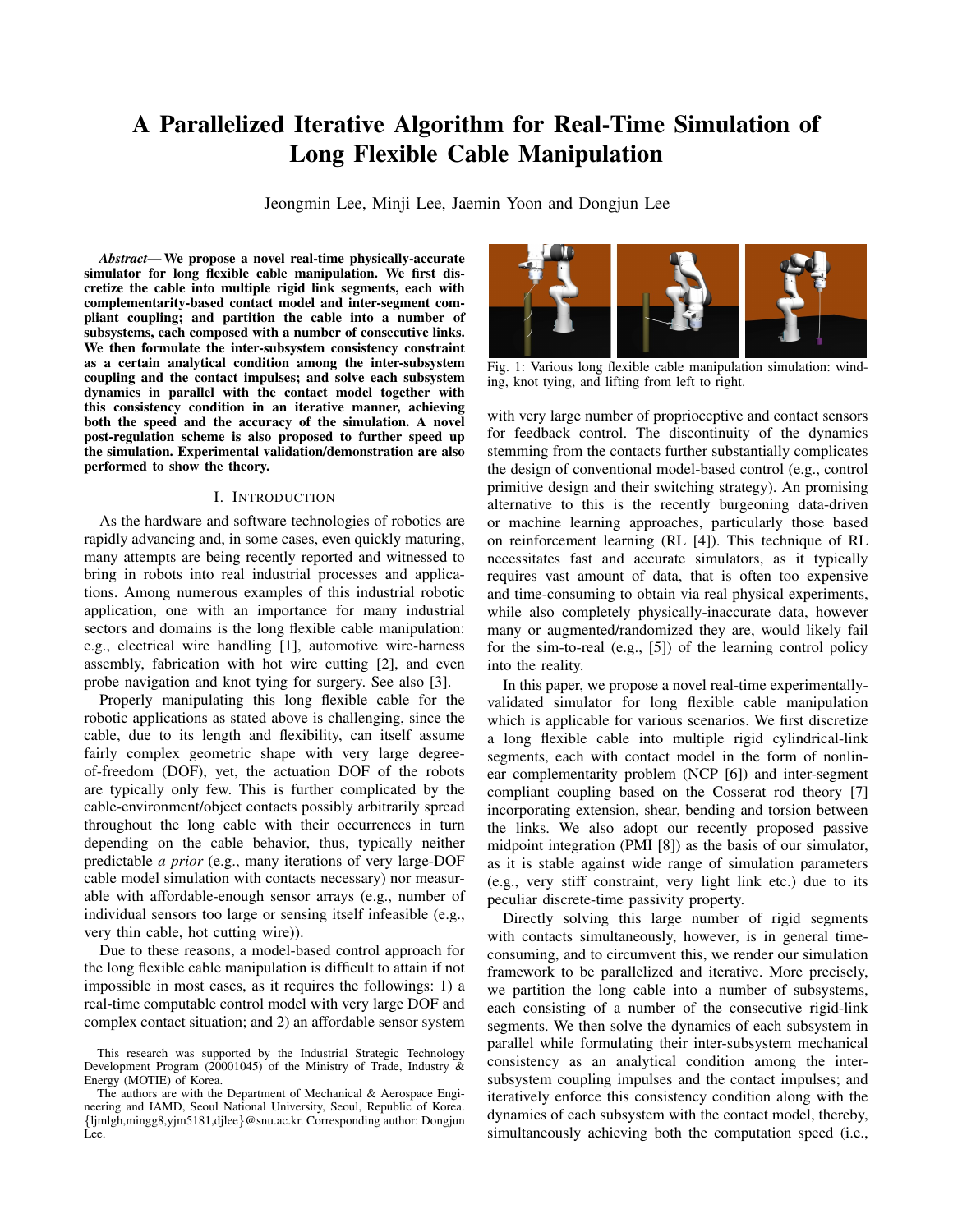real-time) and the structural/dynamic consistency among the segments/subsystems of the long flexible cable simulation. A novel post-regulation scheme of the projected Gauss-Seidel (PGS) solver [9] for the contact NCP is also proposed to prevent its ill-behaving and, consequently, quicker iteration convergence and faster simulation time. The accuracy of the proposed simulator is then validated and demonstrated against real experimental results.

This fast and accurate simulation of a long flexible cable has not been incorporated in any of well-known robot simulators (e.g., Vortex [10], Bullet [11]). In fact, this lack of proper simulation for contact-rich flexible cables or, more generally, deformable objects, has been pointed out in [12] as the key obstacle for their learning-based control development. Recently, the SOFA simulator [13] has been developed for deformable/soft objects simulation for robotic applications with real-time speed. However, from its being based on datadriven model reduction with each reduced model corresponding to each contact mode, it is more suitable for the case where the number of contact modes is not large [14] and not applicable for the case of long flexible cable simulation, where the number of possible contact modes is too many to be captured by a reasonably many reduced models (e.g., winding, self-collisions). To our knowledge, our simulator proposed in this paper is the very first real-time physicallycorrect and experimentally-validated simulation framework for the long flexible cable manipulation.

The rest of the paper is organized as follows. Sec. II presents some preliminary materials used in the ensuing developments. Sec. III describes the dynamics of the discretized cable in PMI and Sec. IV proposes the main result, i.e., our parallelized and iterative solver for the long flexible cable simulation. Sec. V presents validation and demonstration of our simulator with real experimental results. Sec. VI summarizes the paper with some comments on future research directions.

## II. PRELIMINARY

# *A. Cosserat Rod Model*

In order to simulate flexible movement of the cable while reflecting the material properties, we adopt the Cosserat rod model [7] which describes one dimensional rod by the centerline and the local reference frame. Using continuous parameter s, strains along the centerline are calculated as

$$
\Gamma(s) = \delta r(s) - d_3(s)
$$

$$
\Omega(s) = 2\bar{q}^*(s) \frac{\partial}{\partial s}\bar{q}(s)
$$

where  $r : s \to \mathbb{R}^3$  is the centerline function,  $d_i$   $(i = 1 \sim 3)$  is the local reference frame,  $\Gamma: s \to \mathbb{R}^3$  is the extension and the shear strain,  $\Omega : s \to \mathbb{R}^3$  is the bending and the torsion strain,  $\bar{q}(\cdot) = (q_0(\cdot), \vec{q}(\cdot))$  is the mapping to quaternion, and  $\bar{q}^*$ denotes conjugate of  $\bar{q}$ . Dynamics of the Cosserat rod model can be derived as partial differential equation from and can be numerically solved [15]. However, since the complementarity condition resulting from the contact situation is neither explicitly determined nor can be differentiated, it is difficult to simulate a operation scenario by continuous formulation. Thus, we apply spatial discretization to the rod model.

## *B. Passive Midpoint Integration*

We adopt passive midpoint integration (PMI) [8] for dynamic integration scheme which is derived to enforce passivity property of the mechanical systems in discretetime domain. By considering energy relation directly, PMI induces superior energy-preserving behavior than other implicit schemes without additional iteration step. For more details, see [8]. The maximal coordinate expression of the PMI is given by:

$$
M\frac{V_{k+1} - V_k}{T_k} + C\hat{V}_k + B\hat{V}_k = -d\psi_k^T + F_k + J_{ct}^T \lambda_{ct}
$$
  

$$
\hat{V}_k = \frac{V_k + V_{k+1}}{2}
$$
 (1)

where  $M, C, B \in \mathbb{R}^{6n \times 6n}$  is the mass, Coriolis, damping matrix with *n* bodies,  $T_k$  is the time step size,  $V_k$  =  $[v_k; \omega_k] \in \mathbb{R}^{6n}$  with  $v_k$  and  $w_k$  are linear and angular velocity,  $\hat{V}_k \in \mathbb{R}^{6n}$  is the representative velocity,  $F_k \in \mathbb{R}^{6n}$  is the external force at the k-th step, and  $J_{ct} \in \mathbb{R}^{3n_c \times 6n}$ ,  $\lambda_{ct} \in$  $\mathbb{R}^{3n_c}$  is the contact Jacobian and impulse while  $n_c$  is the number of contact. Also here,  $d\psi_k^T$  is the potential action which can be derived from

$$
d\psi_k^T \hat{V}_k T_k = \frac{d\psi_k}{dx_k} \hat{V}_k T_k + \frac{1}{2} \hat{V}_k^T \frac{d^2 \psi_k}{dx_k^2} \hat{V}_k T_k^2 \tag{2}
$$

where  $\psi_k$  is a potential energy at the k-th step. The right hand side of (2) is in fact the second-order approximation of  $\psi_{k+1} - \psi_k$ .

## III. DYNAMICS OF DISCRETIZED CABLE

#### *A. Segmentation and Discrete Strain Energy*

To consider all general motion of the cable (i.e., extension, shear, bending, torsion), we model flexible cable as  $n$ serially articulated 6-DOF rigid cylindrical-link. Each  $j$ -th link segment is expressed by the global position, orientation, frame vector which denoted as  $p_i, R_i, d_i$ , and the motion of the cable can be described as relative behavior of the consecutive segments:

$$
e_{1,j} = d_j - R_j^T (p_{j+1} - R_{j+1} d_{j+1} - p_j)
$$
  

$$
e_{2,j} = \text{Vec}(\bar{q}^*(R_j) \cdot \bar{q}(R_{j+1}))
$$

where  $e_{1,j} \in \mathbb{R}^3$  is the constraint error for the extension, shear,  $e_{2,j} \in \mathbb{R}^3$  is the constraint error for the bending, torsion derived from finite difference [16],  $q(\cdot)$  maps SO3 to quaternion and  $Vec(\cdot)$  represents the vector part of the quaternion. Then the discrete strain energies are given by

$$
\psi_e = \frac{1}{2} e_1^T [K_1] e_1 + \frac{1}{2} e_2^T [K_2] e_2 = \frac{1}{2} e^T [K_e] e \tag{3}
$$

where  $\psi_e$  is total strain energy,  $e_m = [e_{m,1}; \dots; e_{m,n}] \in$  $\mathbb{R}^{3n}$ ,  $[K_m] = \text{diag}(K_m, \cdots, K_m) \in \mathbb{R}^{3n \times 3n}$  for  $m = 1, 2$ ,  $e = [e_1, e_2] \in \mathbb{R}^{6n}$  and  $[K_e] = \text{diag}(K_e, \cdots, K_e) \in$  $\mathbb{R}^{6n \times 6n}$ . Here, gain matrix  $K_1, K_2$  are derived from the Cosserat model:

$$
K_1 = diag(GA/L, GA/L, EA/L)
$$
  

$$
K_2 = diag(EI/L, EI/L, GJ/L)
$$

where  $E, G$  is the Young's modulus, torsion modulus of the cable,  $A, L$  is a cross section area and a length of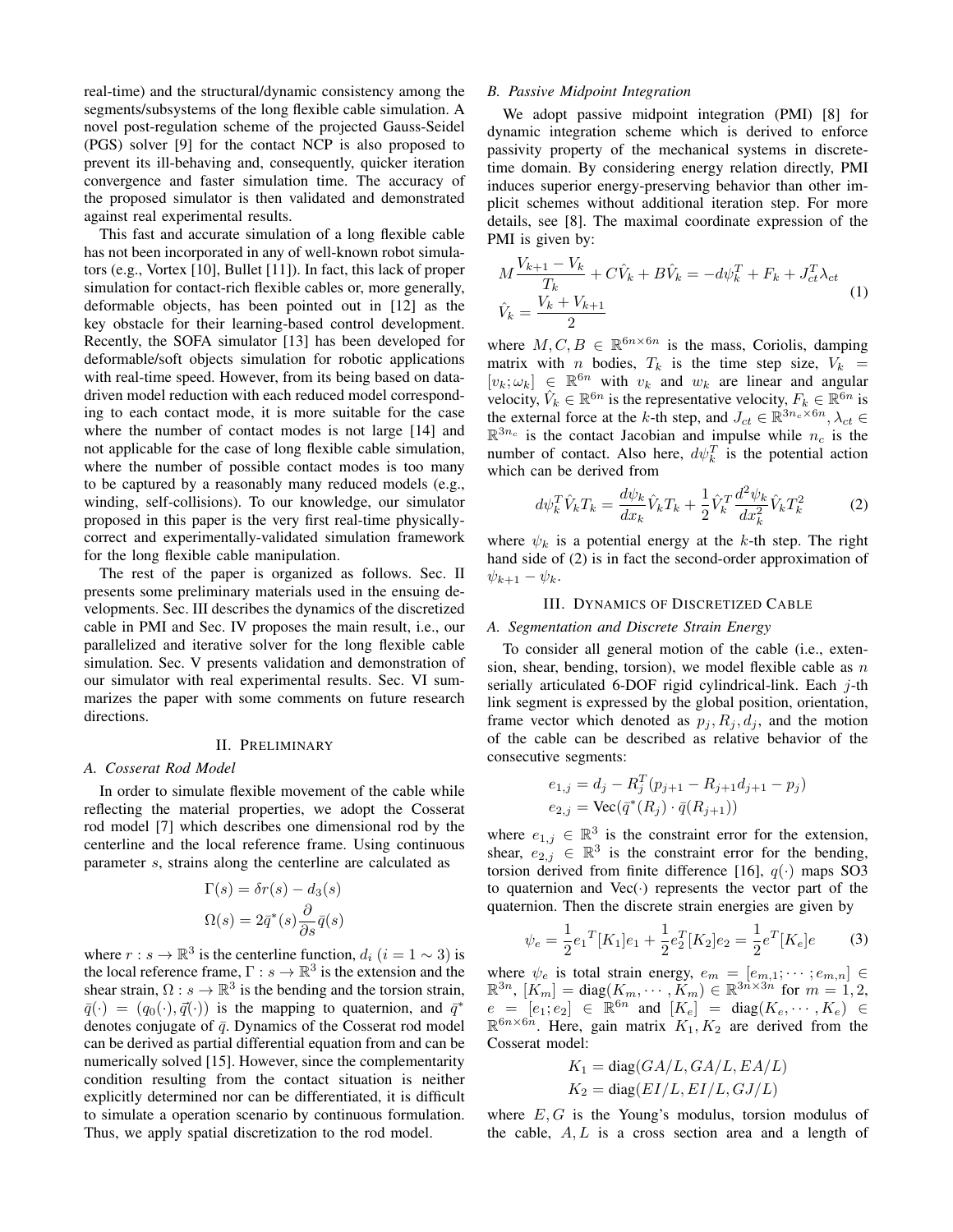each discretized segment. In this paper, we use discrete element as cylinder so geometric parameters are defined as  $A = \pi r^2$ ,  $I = 0.25\pi r^4$ ,  $J = 0.5\pi r^4$  where r is the radius of cylinder.

## *B. Dynamics Formulation of Discretized Cable*

Based on the discrete strain energy of the total cable (3), the potential action for the PMI formulation (2) can be written as

$$
d\psi_e^T = J_e^T [K_e](e + \frac{1}{2} J_e \hat{V}_k T_k) = J_e^T \lambda_e
$$
 (4)

where  $\lambda_e \in \mathbb{R}^{6n}$  is the potential action impulse,  $J_e \in$  $\mathbb{R}^{6n \times 6n}$  is the Jacobian matrix which maps  $V_k$  to  $\frac{de}{dt}$  obtained by derivative on Lie groups. Here, outer product approximation of Hessian (i.e.,  $\nabla^2 \psi_e \approx J_e^T [K_e] J_e$ ) is used and by this approximation, we can obtain a linear relation between  $\lambda_e$  and V which will further be used in subsystem solver in Sec. IV. By applying (4) to (1), we can simplify the dynamic equation as

$$
A_k \hat{V}_k = B_k + J_{ct}^T \lambda_{ct}
$$
  
\n
$$
A_k = \frac{2M}{T_k} + C + B + \frac{T_k}{2} J_e^T [K_e] J_e T_k \in \mathbb{R}^{6n \times 6n}
$$
 (5)  
\n
$$
B_k = -J_e^T [K_e] e + F_k \in \mathbb{R}^{6n}
$$

Here,  $A_k$  is invertible from the positive definite property.

# *C. Direct Solver*

To solve  $\hat{V}$  with  $\lambda_{ct}$  directly from (5), contact form equation is derived as

$$
J_{ct}\hat{V}_k = J_{ct}A_k^{-1}J_{ct}^T\lambda_{ct} + J_{ct}A_k^{-1}B_k
$$
 (6)

with NCP conditions:

$$
0 \leq \lambda_{ct_c}^n \perp J_{ct_c}^n \hat{V} + \epsilon_c \geq 0
$$
  
\n
$$
\lambda_{ct_c}^t \in FC(\lambda_{ct_c}^n)
$$
  
\n**if**  $\lambda_{ct_c}^n = 0$  **then**  $\|\lambda_{ct_c}^t\| = 0$  **(open)**  
\n**else if**  $\lambda_{ct_c}^t \in FC_I(\lambda_{ct_c}^n)$  **then**  $\left\|J_{ct_c}^t \hat{V}\right\| = 0$  **(stick)**  
\n**else**  $\lambda_{ct_c}^t / \|\lambda_{ct_c}^t\| = -J_{ct_c}^t \hat{V} / \left\|J_{ct_c}^t \hat{V}\right\|$  **(slip)**

for  $\forall c = 1 \sim n_c$  where  $n, t$  denotes the normal and the tangential components of the contact,  $\epsilon$  is for penetration compensation term and  $FC$  stands for the friction cone set with subscript I the inside, not including the boundary. Conditions in (7) can be relaxed as several way (e.g., penaltybased [17], bounded linearized model [18], etc.), however for accurate dry-frictional behavior, we have taken all the conditions that the physical contact should have. From (6) and (7),  $\lambda_{ct}$  can be obtained by widely-used projected Gauss-Seidel (PGS) method [9] and then  $\hat{V}$  can be directly calculated from (5).

However, applying direct solve to elastic object manipulation scenario is in many case intractable since we encounter a large size matrix calculation (e.g., Delassus operator  $J_{ct} A_k^{-1} J_{ct}^T$  for every time step while dealing with large sized coupled contact problem (6) which takes considerable time.

# IV. PARALLELIZED ITERATIVE SOLVER FOR FLEXIBLE CABLE SIMULATION

In Sec. IV, we propose the novel subsystem-based parallelized iterative solver to speed up solving dynamic formulation in Sec. III-B. We subdivide the whole system, formulate the dynamics of each subsystem in parallel, and integrate the coupling and parallelized contact solver through iteration. Since our strategy is based on direct solve for each subsystem, it is better in terms of accuracy than other iteration-based methods and is less affected by the number of iterations or time step size.

#### *A. Generalized Contact Model*

In most simulation, Coulomb friction model is widely used for its simplicity and convexity. However, it is known that Coulomb friction model does not fit well in polymers which usually constitute flexible cables [19]. Therefore, in this paper, we adopt generalized friction model:

$$
\| \lambda_{ct_c}^t \| \le \kappa |\lambda_{ct_c}^n|^N \tag{8}
$$

for  $\forall c = 1 \sim n_c$  where  $\kappa$ , N depends on the material. While Coulomb friction model use  $N = 1$ , N for polymer usually exists in the range  $0.67 \sim 1$  [20]. In this case, FC has nonconical shape, which means certain schemes based on conical shape [21], [22] are not applicable. Thus, to solve NCP in generalized contact model, we slightly modified friction cone projection step of PGS algorithm based on (8).

### *B. Subsystem Modeling*

Each subsystem consists of a set of consecutive segments as shown in Fig. 2. Since dynamic coupling exists only via the connection between the two subsystems, the dynamics of each  $i$ -th subsystem is given by:

$$
A_i \hat{V}_i = B_i + J_{cp_i^i}^T \lambda_{cp_i} + J_{cp_{i-1}^i}^T \lambda_{cp_{i-1}} + J_{ct_i}^T \lambda_{ct_i} \quad (9)
$$

where  $A_i, B_i$  are the subsystem dynamic matrix,  $\lambda_{cp_i}$  is the coupling impulse between *i*-th and  $(i + 1)$ -th subsystem,  $J_{cp_i}$ <sup>*i*</sup> is the Jacobian for coupling  $\lambda_{cp_i}$  corresponding to *i'*th subsystem. Here we omit notation for k-th time step for simplification, however all the components of (9) are varies according to the time step. Despite  $A_i, B_i$  are computed based on (5), since we exclude terms relate to  $\lambda_{cp}$  and  $\lambda_{ct}$  in  $B_i$ , each subsystem dynamic matrix only contain its 'internal' properties. Therefore, we can obtain all of the component (i.e.,  $A_i, B_i, J_{cp,i}, J_{ct,i}$ ) independently for each subsystem.

At the same time, we can use coupling action between adjacent subsystem from (4) which can be written as

$$
\lambda_{cp_i} = -K_{cp}e_{cp_i} - \frac{1}{2}K_{cp}(J_{cp_i^i}\hat{V}_i - J_{cp_i^{i+1}}\hat{V}_{i+1})T_k \quad (10)
$$

where  $K_{cp} = K_e \in \mathbb{R}^6$  is the coupling gain matrix. By substituting (9) into (10) for all coupling indices, linear relation between the entire coupling impulse  $\lambda_{cp}$  and the entire contact impulse  $\lambda_{ct}$  can be obtained:

$$
S\lambda_{cp} = -C\lambda_{ct} + U
$$
  
\n
$$
\lambda_{cp} = [\lambda_{cp_1}; \cdots; \lambda_{cp_{n_s-1}}] \in \mathbb{R}^{6(n_s-1)}
$$
  
\n
$$
\lambda_{ct} = [\lambda_{ct_{i1}}; \cdots; \lambda_{ct_{in_c}}] \in \mathbb{R}^{3n_c}
$$
\n(11)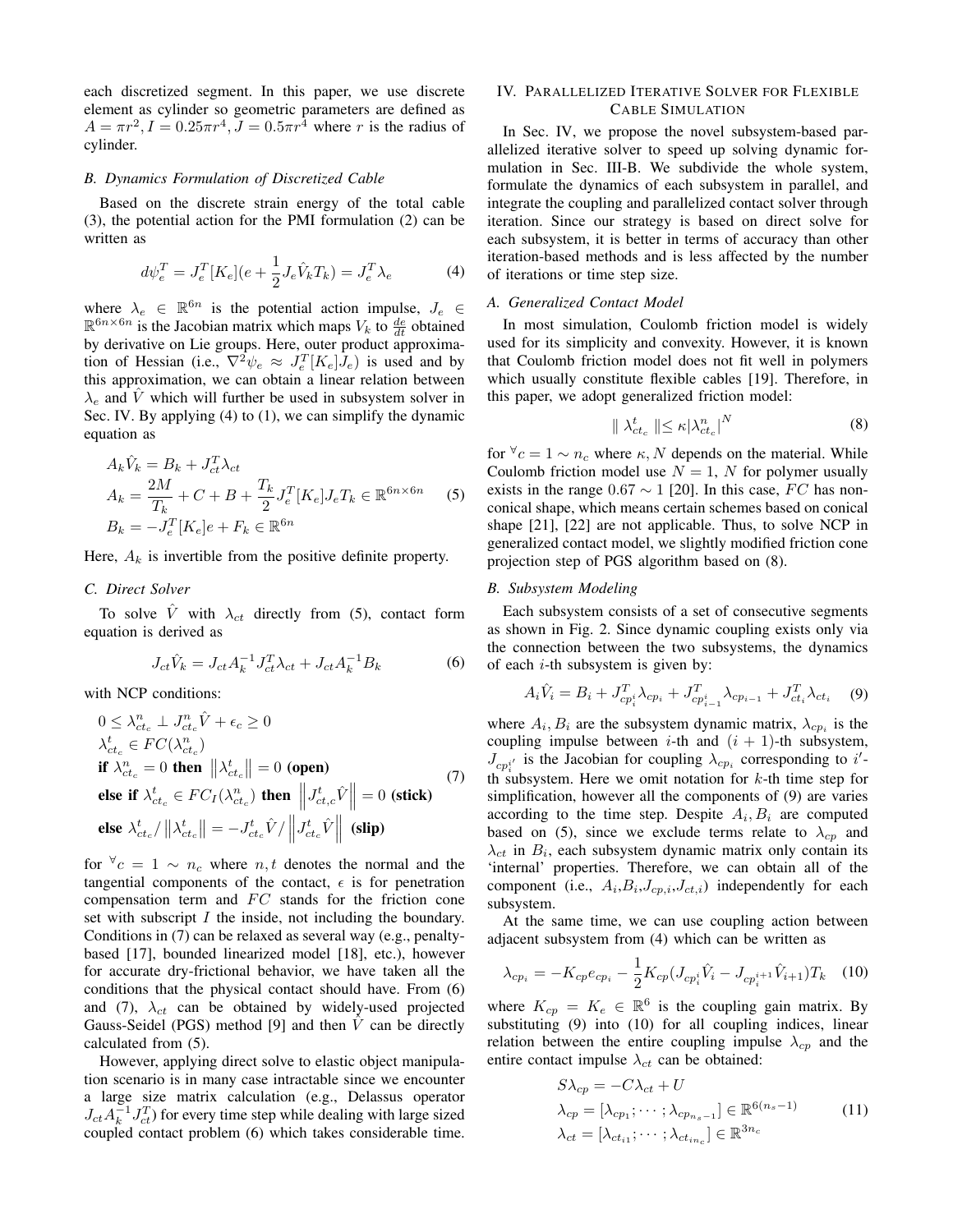

Fig. 2: Discretization structure of the cable: subsystems (i-index) and segments (j-index).

where  $n<sub>s</sub>$  is the number of subsystem, ic is the node index for c-th contact and  $S \in \mathbb{R}^{6(n_s-1)\times 6(n_s-1)}, C \in$  $\mathbb{R}^{6(n_s-1)\times 3n_c}, U \in \mathbb{R}^{6(n_s-1)}$  is derived from substitution. Here, detailed derivation is omitted for the page limit but the form of  $S$  can be expressed as follow:

$$
S = \begin{bmatrix} S_1^1 & S_1^2 & & & \\ S_2^1 & \cdots & \ddots & & \\ & \ddots & \ddots & S_{n_s-1}^{n_s-1} \\ & & S_{n_s-1}^{n_s-2} & S_{n_s-1}^{n_s-1} \end{bmatrix}
$$
 (12)  

$$
S_i^i = \frac{2}{T_k} K_e^{-1} + J_{cp_i^i} A_i^{-1} J_{cp_i^i}^T + J_{cp_i^{i+1}} A_{i+1}^{-1} J_{cp_i^{i+1}}^T
$$

$$
S_i^j = J_{cp_i^i} A_i^{-1} J_{cp_i^j}^T
$$

If there is no contact, coupling impulse can be obtained by solving  $\lambda_{cp} = -S^{-1}U$  which is similar to Schurcomplement based scheme [23] but with a primal-based formulation [24] for each subsystem. When we take a large number of subsystem, linear solve of S becomes heavy and in multi-contact situation, solving NCP (7) cannot be basically decoupled with (11). Due to this difficulty,  $\lambda_{cp}$  and  $\lambda_{ct}$ cannot be solved at the same time and all contact situations must be resolved at once (i.e., not parallelizable).

#### *C. Parallel Contact Solver*

S

S

To embrace multi-contact situation in our solver, we utilize iteration scheme. We first modify (11) as

$$
(S_d + S_l)\lambda_{cp}^l = -S_u \lambda_{cp}^{l-1} - C\lambda_{ct}^l + U \tag{13}
$$

where  $\lambda^l$  denotes impulse at the *l*-th iteration step,  $S_d$ ,  $S_l$ ,  $S_u$ is the block diagonal, the strictly block lower triangular, and the strictly block upper triangular part of the  $S$ . Solving (13) is one step block Gauss-Seidel iteration which only need inversion of  $S_i^i$  which can be easily computed in parallel. Also, to obtain  $\lambda_{ct}^{l}$  before solving (13), we also revise (9) for each subsystem as

$$
A_i \hat{V}_i = B_i + J_{cp_i}^T \lambda_{cp_i}^{l-1} + J_{cp_{i-1}}^T \lambda_{cp_{i-1}}^{l-1} + J_{ct_i}^T \lambda_{ct_i}^{l-1}
$$
 (14)

Projecting (14) to contact space, contact formulation of each subsystem can be written as

$$
J_{ct,i}\hat{V}_i = J_{ct_i}A_i^{-1}J_{ct_i}^T\lambda_{ct_i}^l + f(\lambda_{cp_{i-1}}^{l-1}, \lambda_{cp_i}^{l-1})
$$
  
**proj. to NCP conditions as (7)** (15)

where  $f$  is the simplified notation of linear mapping. Here, since we know  $\lambda_{cp}^{l-1}$  from previous iteration step, (15) of

each  $i$ -th subsystem is completely decoupled which means parallel computing can be applied. For each subsystem, single iteration of PGS algorithm described in Sec. IV-A which updates  $\lambda_{ct_i}^{l-1}$  to  $\lambda_{ct_i}^l$  is performed in parallel. Although single iteration is used here, we find that reliable contact behavior can be obtained because it is repeated continuously in the *l*-loop (i.e., contact solver loop). After obtaining  $\lambda_{ct_i}^l$ ,  $\lambda_{cp}^{l}$  can be updated through (13).

In the strategy as above, matrix used in the *l*-loop (i.e., sub-size Delassus operator  $J_{ct,i} A_i^{-1} J_{ct,i}^T$ , inverse of  $\hat{S}_i^i$ ) can be pre-computed in the outside of the loop. Therefore, the process contained in the inner loop becomes very light. Also we use warm start that initialize  $\lambda_{cp}$ ,  $\lambda_{ct}$  as previous simulation step value. This scheme is similar to [25] called iterative constraint anticipation (ICA) that it block splits  $A_k$ and iterates between  $V_{k+1}$  and  $\lambda_{ct}$ . However, our algorithm does not have to calculate full size of  $A_k$  which demands large size matrix multiplication and uses  $\lambda_{cp}$  rather than  $V_{k+1}$ for iteration, so the handling size is smaller.

Despite the l-loop process adopt Gauss-Seidel method, convergence of the algorithm cannot easily guaranteed since it is unified with PGS iteration which induces non-linear relation between  $\lambda_{cp}$  and  $\lambda_{ct}$ . In order to achieve benefit in terms of convergence, we proceeded following PGS postregulation:

$$
\begin{aligned} \text{if } (\parallel C(\lambda_{ct}^l - \lambda_{ct}^{l-1}) \parallel \geq \xi \alpha^l) \text{ then} \\ \text{do } \lambda_{ct}^l &= \lambda_{ct}^{l-1} \end{aligned} \tag{16}
$$

where  $\xi > 0$ ,  $0 < \alpha < 1$  is the hyperparameter which bounds deviation of  $\lambda_{ct}$  from previous step. By restricting bouncing deviation of  $\lambda_{ct}$ , this post-regulation ensures 'noise' in the Gauss-Seidel iteration to be bounded. Although (16) is a condition that cannot be easily interpreted physically, we confirm through simulation results that it is sufficiently valid. Also based on this, convergence of  $\lambda_{cp}$  in our *l*-loop process can be shown as Theorem 1. Pseudo-code of the whole algorithm is specified in Algorithm 1.

**Lemma 1**  $\|(S_d + S_l)^{-1}S_u\| < 1$  *can be ensured by taking small enough*  $T_k$ .

**Proof:** Considering (12), we can write as

$$
S_{dl} = \frac{2}{T_k} [K_e^{-1}] + S_{dl}^{'} = F^{-1} + S_{dl}^{'}
$$

where  $S_{dl} = S_d + S_l$ ,  $F = \frac{T_k}{2} [K_e]$  since  $K_e$  is invertible and  $S'_{dl}$  is the residual part of the matrix which is independent of  $T_k$ . Then such inequality can be hold:

$$
\begin{aligned} \parallel S_{dl}^{-1} S_u \parallel \leq & \| (F^{-1} + S_{dl}')^{-1} \parallel \| S_u \parallel \\ \leq & \| F \parallel \| (I + FS_{dl}')^{-1} \parallel \| S_u \parallel \end{aligned}
$$

Since  $S_u$  is also independent of  $T_k$ , by reducing the value of  $T_k$ , we can only reduce  $\parallel$  F  $\parallel$  directly. Applying Lemma 2.3.3. in [26], we can get

$$
|| F || || (I + FS'_{dl})^{-1} || || S_u || \le \frac{|| F || || || S_u ||}{1 - || F || || S'_{dl} ||}
$$

and by reducing  $\parallel$  F  $\parallel$ , right side of the inequality can be less than 1, which showing that given lemma hold.  $\blacksquare$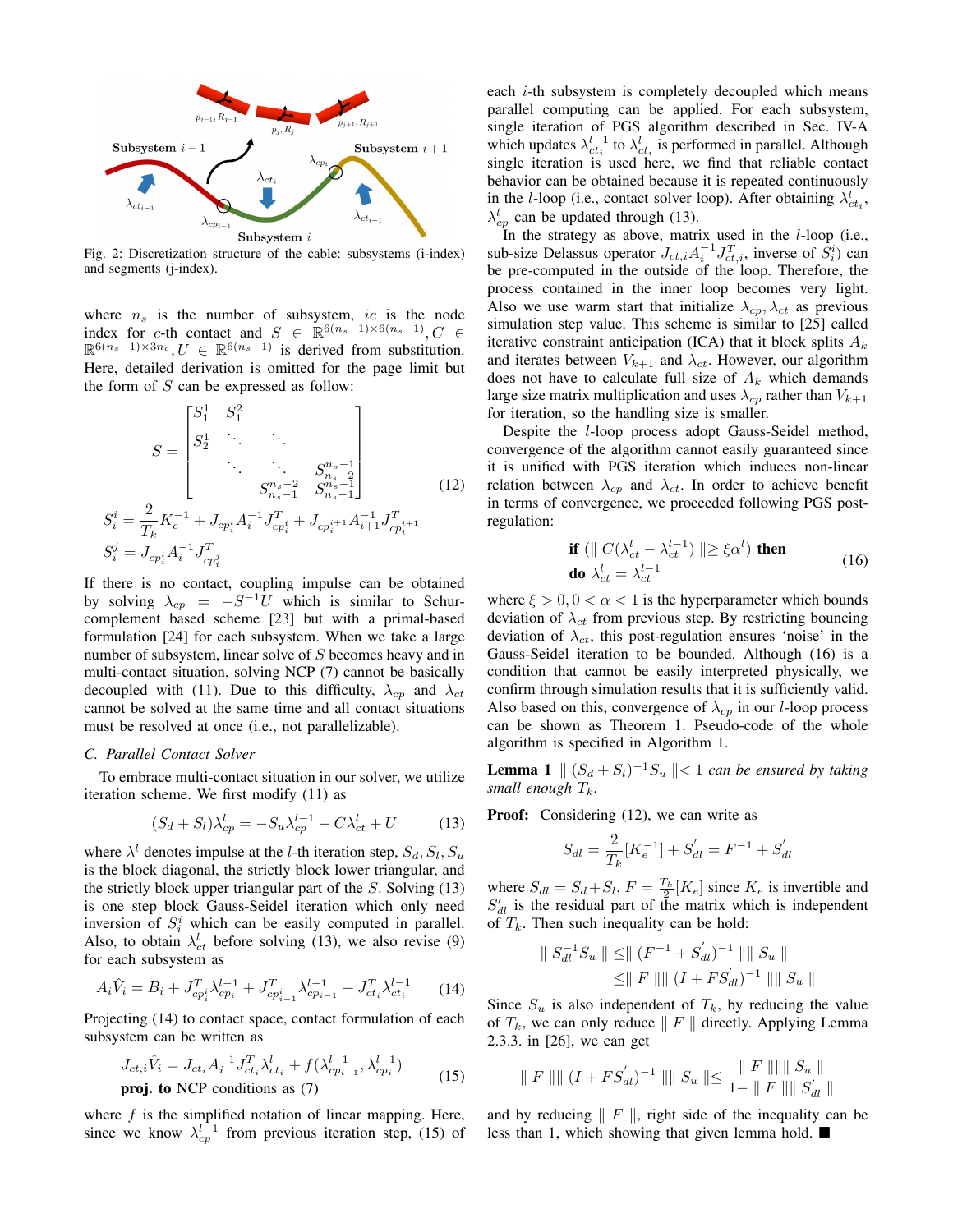Algorithm 1 Subsystem-based Parallelized Iterative Solver

|     | 1: while simulation loop $do$                                                 |
|-----|-------------------------------------------------------------------------------|
| 2:  | <b>for</b> each subsystem $i$ <b>do</b> in parallel                           |
| 3:  | Compute $A_i, A_i^{-1}, B_i, J_{cp_i}$                                        |
| 4:  | Collision detection with $J_{ct_i}$                                           |
| 5:  | end for                                                                       |
| 6:  | Compute $S, C, U$ to construct (11)                                           |
| 7:  | for each subsystem $i$ do in parallel                                         |
| 8:  | Compute $J_{ct_i}A_i^{-1}J_{ct_i}^T$                                          |
| 9:  | Compute inverse of $S_i^i$                                                    |
| 10: | end for                                                                       |
| 11: | Initialize $\lambda_{cp}, \lambda_{ct}$ as previous simul. loop value         |
| 12: | while contact loop do                                                         |
| 13: | $l \leftarrow l + 1$                                                          |
| 14: | for each subsystem $i$ do in parallel                                         |
| 15: | Compute $\lambda_{ct_i}^l$ from single PGS iter (15)                          |
| 16: | end for                                                                       |
| 17: | PGS post-regulation using (16)                                                |
| 18: | Block Gauss-Seidel update using (13)                                          |
| 19: | if $\ \lambda_{cp}^l - \lambda_{cp}^{l-1}\  < \epsilon$ or $l > l_{max}$ then |
| 20: | break                                                                         |
| 21: | end if                                                                        |
| 22: | end while                                                                     |
| 23: | Update each subsystem using (9) in parallel                                   |
| 24: | end while                                                                     |

**Theorem 1** *Convergence of*  $\lambda_{cp}$  *in Algorithm 1 can be ensured by taking small enough*  $T_k$ .

**Proof:** Let us define as  $\| S_{dl}^{-1} S_u \| = \gamma$ . By Lemma 1,  $\gamma < 1$ holds for  ${}^{\exists}T_k$ . Then from (13),(16), we can get

$$
\Lambda_l = || -S_{dl}^{-1} S_u (\lambda_{cp}^{l-1} - \lambda_{cp}^{l-2}) - S_{dl}^{-1} C (\lambda_{ct}^l - \lambda_{ct}^{l-1}) ||
$$
  
 
$$
\leq \gamma \Lambda_{l-1} + \xi' \alpha^l
$$

where  $\Lambda_l = || \lambda_{cp}^l - \lambda_{cp}^{l-1} ||$ ,  $\xi' = || S_{dl}^{-1} || \xi$ . By repeating such inequality, following is derived:

$$
\Lambda_l \leq \gamma^{l-1} \Lambda_1 + \xi' \alpha (\sum_{i=0}^{l-1} \alpha^i \gamma^{l-i-1})
$$

By taking  $\beta$  that satisfies  $\alpha, \gamma < \beta < 1$ , we can finally get

$$
\Lambda_l < \gamma^{l-1}\Lambda_1 + \xi' l\beta^l
$$

which directly shows  $\Lambda_l$  converges to 0 as  $l \to \infty$ . Although sufficiently small  $T_k$  is demanded for our proof, we observe that convergence is still possible even for large  $T_k(\sim 0.02s)$  for typical simulation.

## *D. Additional Details and Expansions*

*1) Collision detection:* Since we model each segment in a cylindrical shape, the environment and self-collision composed of primitive shapes can be easily implemented with some hashing algorithms. Contact with more complex figures (e.g., mesh) has not been implemented yet, but we believe it can be included without difficulty using algorithm like [27].

*2) Self-collision:* In the case of self-collision (e.g., knottying), knowing all the coupling impulse between subsystems does not imply that all subsystem dynamics can be calculated in a decoupled state. To deal with this, we utilize an adaptive subsystem division scheme that binds the segments where self-contact occurred to the same subsystem.

*3) Coupling with manipulator dynamics:* Manipulator dynamics expressed in generalized coordinates can be conveniently included in our framework by considering the manipulator dynamics as a single subsystem with Jacobian mapping of joint-to-Cartesian coordinate. In this paper, we use the passivity-based Lagrangian dynamics integration method proposed in [8].

*4) Non-linearized dynamics:* Although we have developed expressions on PMI based linearized dynamics so far, our method can also be used for other projected Newton type dynamics [28] integration. By constructing multiple linearized dynamics (i.e., Newton iterations) at each time step, simulation stability and accuracy can be further increased.

# V. SIMULATION AND EXPERIMENT

# *A. Parameter Identification*

To identify the physical parameters (i.e., Young's modulus E, Poisson's ratio  $\nu$ , frictional attribute  $\kappa$  and N), we develop simple, efficient way which is based on Capstan equation [19]. The equation describes relation between the friction and the tension of the cable and can be written as

$$
T = T_0 e^{\mu \theta}
$$

where  $T_0$ , T is the tension applied in one end and the minimum tension that must be applied to the other end to move the cable,  $\mu$  is the friction coefficient,  $\theta$  is the winded angle. However, since this relation is derived from the assumption that the cable does not extend, we adopt modified Capstan equation (MCE) proposed in [19] which considers extension with nonlinear friction (8) and represent as ordinary differential equation (ODE) form. For full equation and derivation, see [19].

We conduct experiment to collect  $(T_0, T)$  for various  $\theta, T_0$ conditions: put a mass on one end of the cable, wind it around a cylinder, and gradually increase the tension of the other end using robot arm (FRANKA EMIKA Panda) impedance control [29] while tension is measured using force/torque (F/T) sensor (ATI Gamma). After collecting sufficient number of data, the parameters that best match the theoretical results are calculated. Here, we use MATLAB ode45 solver to solve MCE numerically and conduct non-linear optimization using MATLAB fmincon solver. As a result, we obtain the values as  $E = 4.462$  MPa,  $\nu = 0.5012$ ,  $\kappa = 1.296$ ,  $N = 0.7616$ .

#### *B. Simulation*

Using simulation scheme described above, we simulate cable winding operation around cylinder using robot arm. The task is designed to satisfy the constant desired pitch while extending the cable. The parameters obtained from Sec. V-A are used, and radius, length of the cable is  $0.002m, 0.4m$ . We also use  $40 \sim 160$  as segments number,  $8 \sim 20$  as subsystem number, 10ms as time step and 100 as max iteration number. We use Intel Core i5-7500 CPU 3.40GHz (Quad-Core),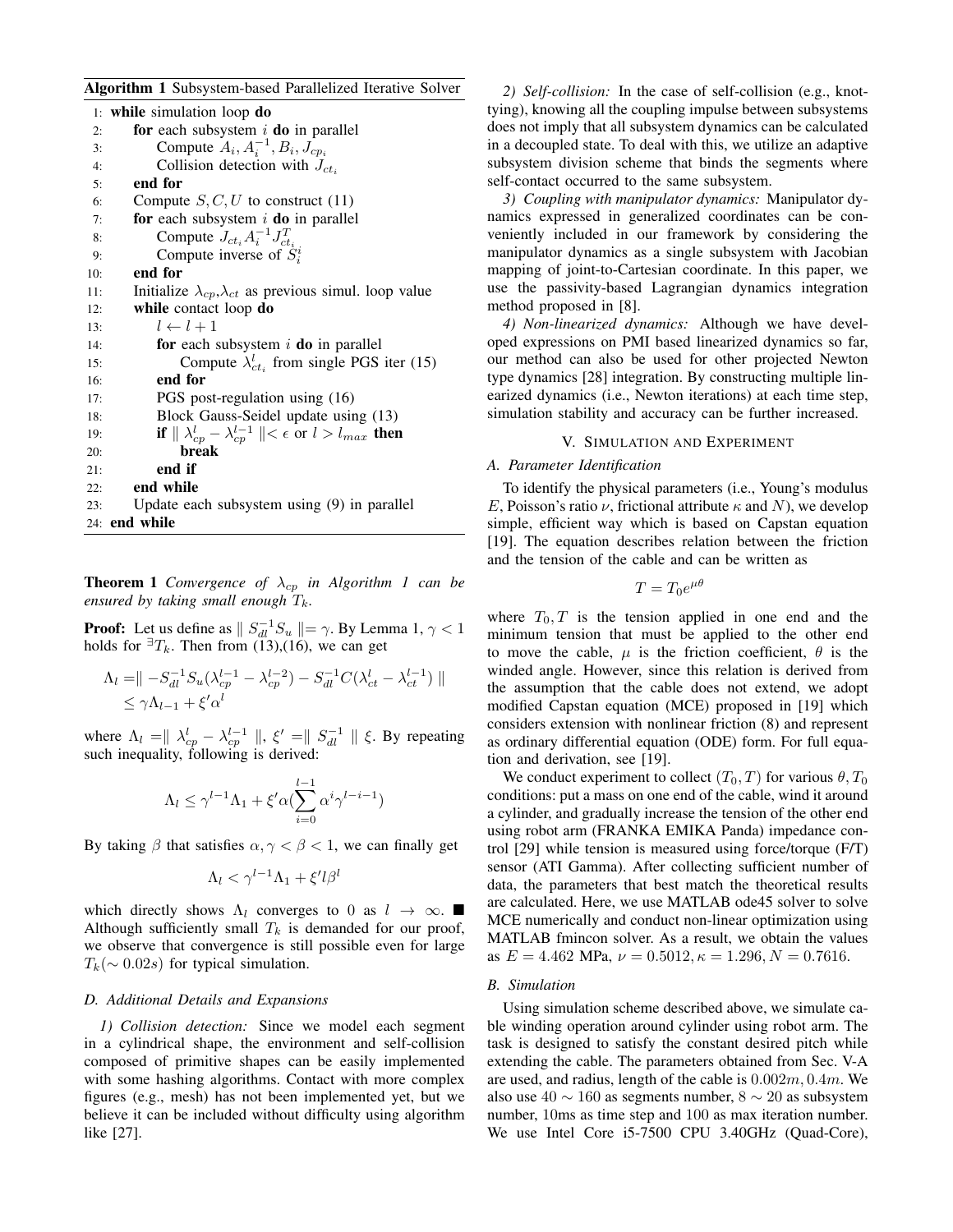

Fig. 3: Solver performance comparison in simulation. Computation speed over simulation time flows(upper) and average computation time per step along discretization number(lower).

| (a) 80 segments discretization  |                    |           |             |  |  |
|---------------------------------|--------------------|-----------|-------------|--|--|
|                                 | $Avg.$ time $(ms)$ | Avg. iter | Max. iter   |  |  |
| Solver 1                        | 38.515             |           |             |  |  |
| Solver 2                        | 3.4606             | 60.550    | 2107 / 5500 |  |  |
| Solver 3                        | 2.5928             | 31.762    | 0/5500      |  |  |
| (b) 160 segments discretization |                    |           |             |  |  |
|                                 |                    |           |             |  |  |
|                                 | Avg. $time(ms)$    | Avg. iter | Max. iter   |  |  |
| Solver 1                        | 189.99             |           |             |  |  |
| Solver 2                        | 7.2411             | 71.2535   | 3151 / 5500 |  |  |

TABLE I: Solver Performance Comparison

OpenGL as rendering tool, C++ Eigen as matrix computation library and C++ OpenMP as parallelization library.

We compare three solvers: 1) classical direct solver in Sec. III-C (Solver1) 2) our solver without PGS postregulation (Solver2) 3) our solver with PGS post-regulation (Solver3) and the result is depicted in Fig. 3 and Table I. The results clearly shows that our method is superior in computation efficiency compared to the direct solver. Computation time is able to speed up to 20  $\sim$  40 times and this performance gap increases along discretization number which means our algorithm has preferable scalability. Note that even for 160 segments (960 DOF), our simulation scheme can be performed in real-time. It is also demonstrated that our post-regulation strategy affects to the decrease in iteration number and computation time, while ensuring convergence so that the maximum number of iterations is not reached. We also find that the decrease in speed as increasing number of contacts is smaller in our solver than in direct solver.

# *C. Comparison with Experiment*

To verify the consistency of our simulation with reality, experiment on the same task in the real environment is performed. For performance evaluation, we measure the force applied to the end effector of the robot arm during winding operation task using F/T sensor. Here, we utilize admittance control [29] with very high gain and use velocity control as low level control for exact tracking of the desired trajectory. Experiment snapshot is depicted in Fig. 1. To compare with our solver, we also implement the extended position based dynamics (XPBD) solver [30] with material



Fig. 4: End effector force comparison while winding operation.



Fig. 5: Configuration after conducting winding process. Experiment, Solver3, and the XPBD solver from left to right.

parameters which is widely used in the deformable object simulation in the field of graphics.

As a result shown in Fig. 4 and Fig. 5, our simulation result fits well with the experimental force result (RMS error  $x : 0.3519N, y : 0.3981N, z : 0.2465N$  and also tracks desired pitch well, while the XPBD result shows unreliable performance as the cable is not extended but drooped. This is because 1) the XPBD's iteration does not sufficiently converge along strong gain to follow the desired trajectory (even with 100 iterations for all steps); 2) loss of accuracy by modeling contact with constraint potential. However, it is validated that iteration and regulation schemes applied in our subsystem-based parallel solver well maintain the physical conditions.

This implies that simulator for visually plausible results do not always correspond to physical accuracy and suggest that methods with both speed and accuracy, like our solver, are important in areas such as robot manipulation that require physical correct behavior.

#### VI. CONCLUSION

In this paper, we present a novel real-time simulation method of long flexible cable manipulation with physical accuracy. We model the cable as articulated rigid link segments, each with complementarity-based contact model and inter-segment compliant coupling based on analytical theory. To accelerate the simulation of this large size, complicated model, we subdivide the entire system and solve them in parallel using our novel Gauss-Seidel based iteration for intersubsystem consistency and post-regulation for convergence speed up. Both simulation and experiment is performed for verification of the proposed algorithm. Some future works can be discussed as follow: 1) expansion to general deformable object; 2) manipulation performance improvement based on reinforcement learning in simulation environment.